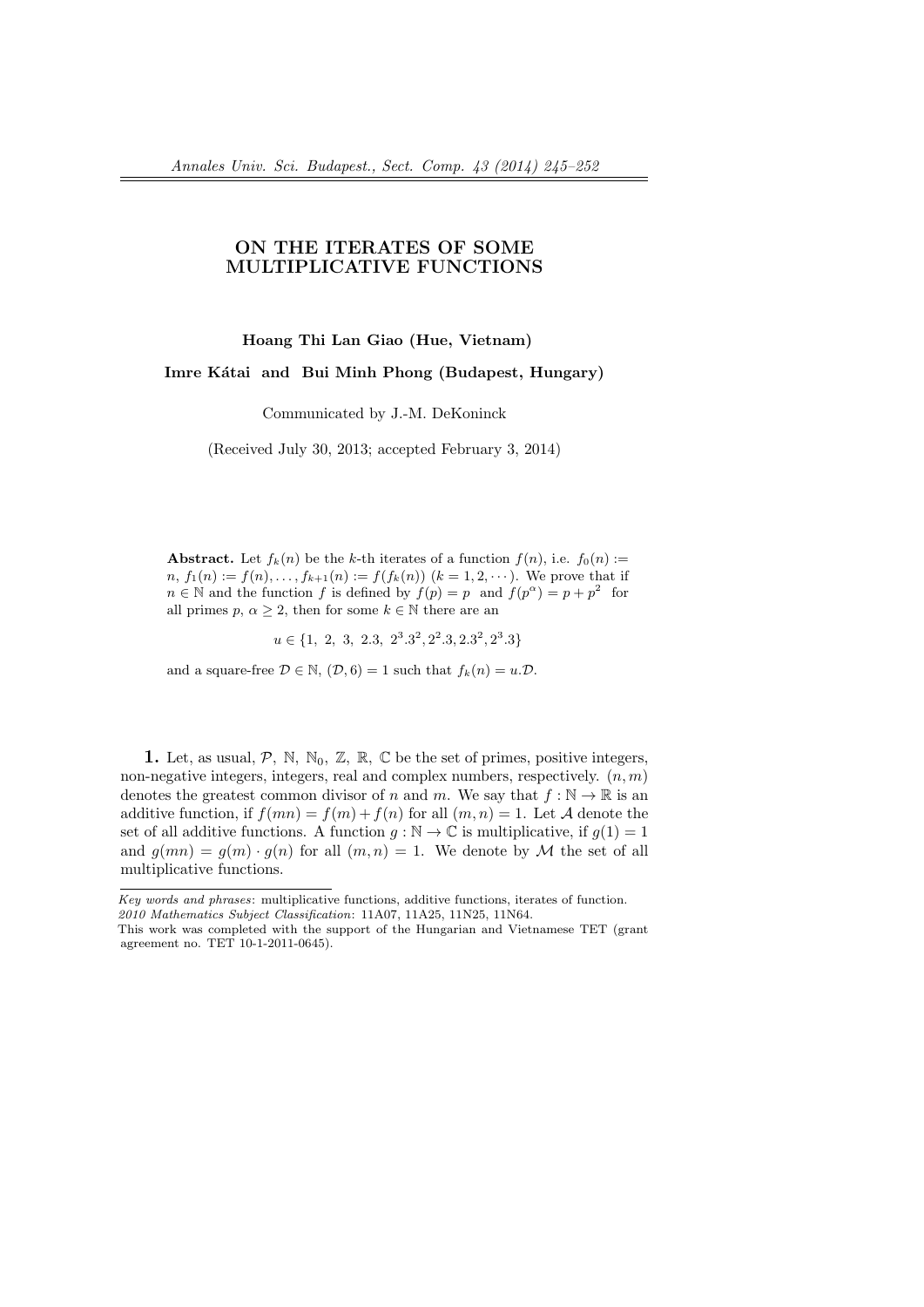For some *n* let  $n = p_1^{\alpha_1} \cdots p_r^{\alpha_r}$  be its prime decomposition. We say that *n* is square-free, if  $\alpha_1 = \cdots = \alpha_r = 1$ , and *n* is square-full if min  $\alpha_j \geq 2$ . The Möbius function  $\mu(n)$  is defined as follows:

$$
\mu(n) = \begin{cases} 1 & \text{if } n = 1, \\ 0 & \text{if } \max \alpha_j \ge 2, \\ (-1)^r & \text{if } \alpha_1 = \dots = \alpha_r = 1. \end{cases}
$$

It is clear that  $\mu \in \mathcal{M}$ ,  $|\mu(n)| = 1$  if and only if *n* is square free.

We are interested in such multiplicative functions *f* for which  $f(n) \in \mathbb{N}$  ( $n \in \mathbb{N}$ ) N), and  $f(p^{\alpha}) = Q_{\alpha}(p)$  for all primes  $p, Q_{\alpha}(z) \in \mathbb{Z}[z], Q_{\alpha}(z) > 0$  for every  $z \in \mathbb{N}$ . Many of interesting multiplicative functions is of that type, e.g.

 $\sigma(n) =$  sum of divisors function,

 $\sigma^*(n) =$  sum of unitary divisors function,

 $\sigma^{(e)}(n) = \text{sum of exponential divisors function},$ 

 $\varphi(n)$  = Euler's totient function.

We have

$$
\varphi(p^{\alpha}) = p^{\alpha - 1}(p - 1), \quad \sigma(p^{\alpha}) = \frac{p^{\alpha + 1} - 1}{p - 1},
$$

$$
\sigma^{\star}(p^{\alpha}) = 1 + p^{\alpha}, \quad \sigma^{(e)}(p^{\alpha}) = \sum_{\beta \mid \alpha} p^{\beta}.
$$

The corresponding  $Q_{\alpha}(0) \in \{-1,1\}$  in the cases  $f = \varphi, \sigma, \sigma^*$ , while in the case  $f = \sigma^{(e)}$  we have  $Q_{\alpha}(0) = 0$ .

Let

$$
f_0(n) := n
$$
,  $f_1(n) := f(n), \ldots$ ,  $f_{k+1}(n) := f(f_k(n)), \quad (k = 1, 2, \ldots)$ .

Some functions of  $f_k(n)$ , especially  $\omega(f_k(n))$ ,  $\omega(f_k(p+1))$  have been investigated in several papers. Here  $\omega(n)$  is the number of prime factors of *n*. For the function  $f(n) = \sigma^{(e)}(n)$  is was proved that

$$
\lim_{x \to \infty} \frac{1}{x} \natural \left\{ n \leq x \mid \frac{f_j(n)}{f_{j-1}(n)} < \alpha_j, \ j = 1, 2, \cdots, k \right\} =
$$
\n
$$
= F_k(\alpha_1, \cdots, \alpha_k)
$$

exists,  $F_k$  is strictly monotonic in each variables in  $(\alpha_1, \dots, \alpha_k) \in (1, \infty)^k$ . (See [1] and the previous papers [2], [3], [4]).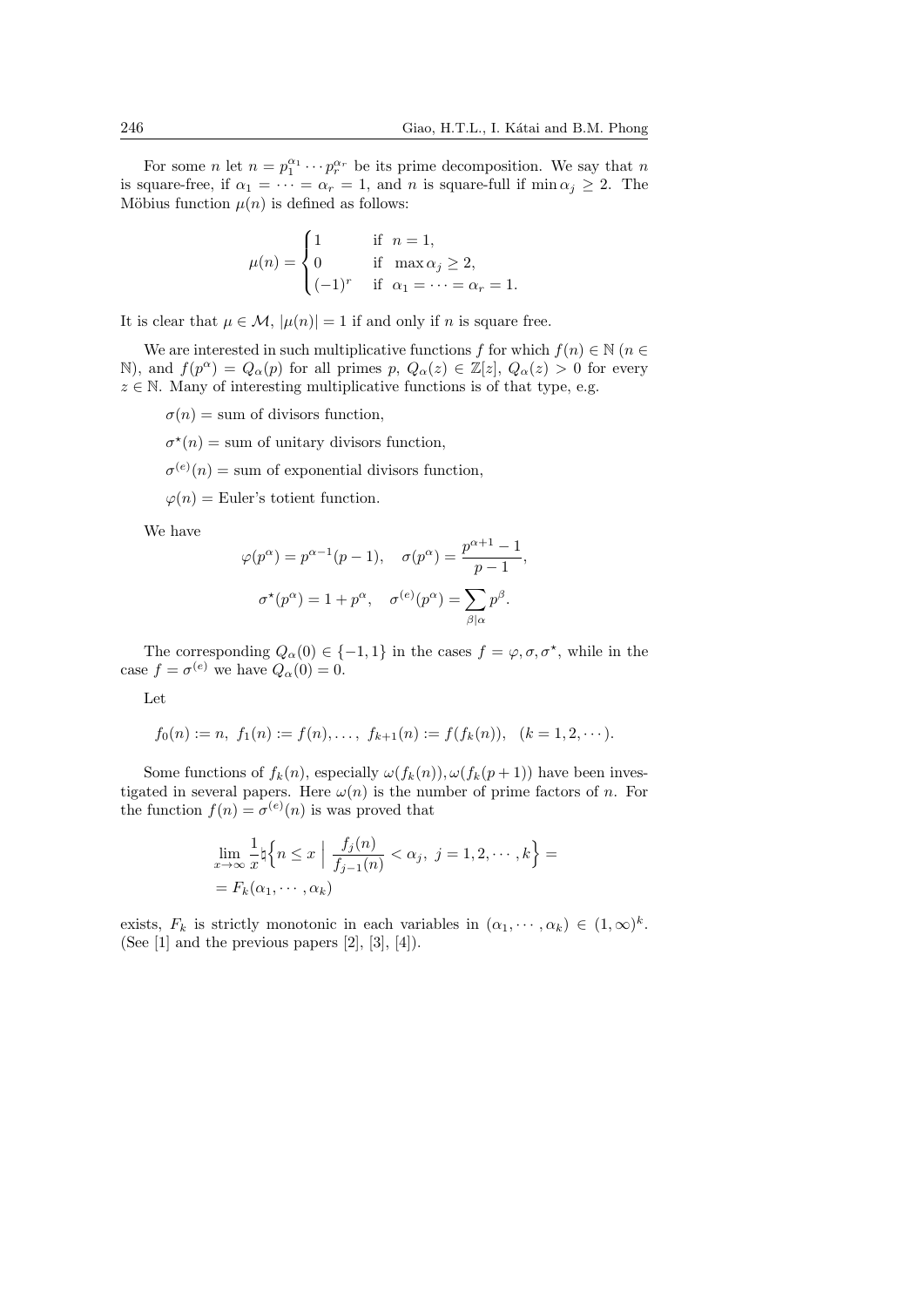If  $f = \sigma^{(e)}$ , then  $f(n) > n$  holds for every non square-free *n*, and  $f(n) = n$ if  $n$  is square-free  $(n = 1$  is included).

**Conjecture 1.** For every  $n \in \mathbb{N}$  there exists a constant  $K_n$  such that

$$
p^2 \nmid f_k(n) \quad (k=0,1\cdots) \quad \text{if} \quad p > K_n.
$$

**Conjecture 2.** *There exists an absolute constant R such that for every n there is a*  $k_0(n)$  *such that* 

$$
p^2 \nmid f_k(n) \quad \text{if } p > R, \ k > k_0(n).
$$

We are unable to prove our conjectures. We shall prove such theorem in the case when

$$
f(p^{\alpha}) = \begin{cases} p & \text{if } \alpha = 1, \\ p + p^2 & \text{if } \alpha \ge 2. \end{cases}
$$

**2.** Let  $Q_{\alpha}(z) \in \mathbb{Z}[z]$  be such a sequence of polynomials  $(\alpha = 1, 2, \dots)$  for which

$$
Q_1(z) = z, \quad Q_{\alpha}(z) = z + \sum_{\ell=2}^{t(\alpha)} a_{\ell}(\alpha) z^{\ell},
$$

where

$$
t(\alpha) \leq C\alpha, \ |a_{\ell}(\alpha)| \leq C \ \ (\ell = 2, \cdots, t(\alpha), \alpha \geq 2),
$$

*C* is a suitable constant,  $Q_{\alpha}(n) \geq n$ .

Let  $f \in \mathcal{M}$  be defined by

$$
f(p^{\alpha}) = Q_{\alpha}(p) \quad (p \in \mathcal{P}).
$$

Let *h* be a fixed positive number. Let  $n = f_0(n), n_j = f_j(n)$  ( $j = 1, \dots, h$ ). We can write *n* as  $n = Km$ , where *K* is square-full, *m* is square-free,  $(K, m) =$ 1. Let  $m_1$  be the largest divisor of  $m$  which is coprime to  $f(K)$ . Let  $m = m_1 \nu_1$ . Then  $\nu_1 | f(K)$ . Write  $K_1 := f(K)\nu_1$ . We have

$$
n_1 = f(n) = f(Km) = f(K)m = f(K)m_1\nu_1 = K_1m_1.
$$

Then clearly  $(K_1, m_1) = 1$  and  $m_1$  is square-free.

We can continue this procedure. We have

$$
n_2 = f(K_1)m_1 = f(K_1)\nu_2m_2,
$$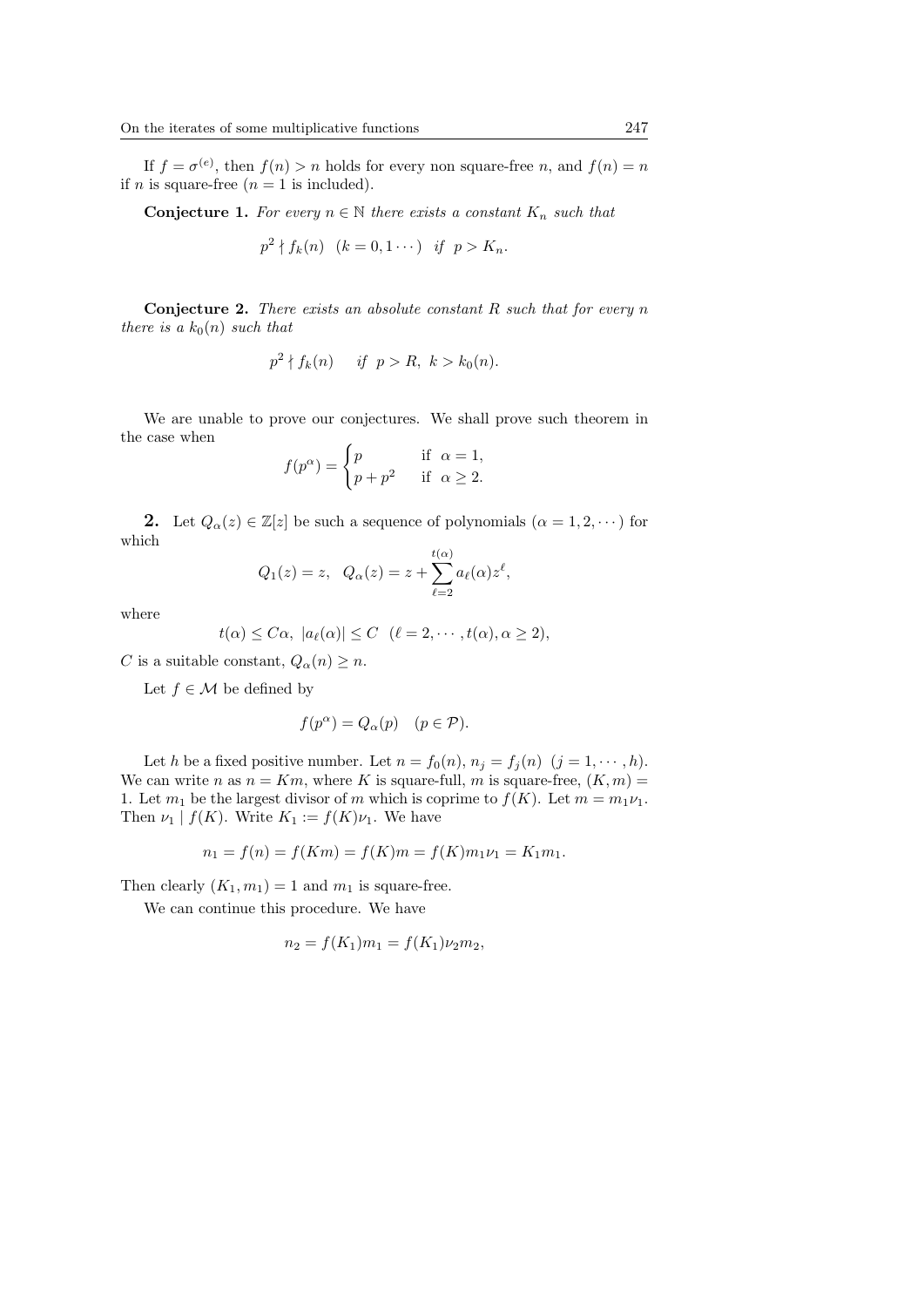where

$$
\nu_2|f(K_1), (m_2, f(K_1)) = 1, m_h = \nu_2 m_2, K_2 = f(K_1)\nu_2.
$$

In general we have

$$
n_j = f(K_{j-1})m_{j-1} = K_jm_j, \ K_j = f(K_{j-1})\nu_j
$$

and

$$
m_{j-1} = \nu_j m_j, \ \nu_j | f(K_{j-1}), \ (m_j, K_j) = 1
$$

for  $j = 1, \dots, k$ .

Assume now that *K* is a fixed square-full integer,  $K_1$ ,  $\nu_1$ ,  $\cdots$ ,  $K_h$ ,  $\nu_h$  are defined as follows:

- (1)  $(\nu_1, K) = 1, \nu_1$  is square-free,  $\nu_1 | f(K), K_1 = f(K)\nu_1$ ,
- (2)  $(\nu_2, K K_1) = 1, \nu_2$  is square-free,  $\nu_2 | f(K_1), K_2 = f(K_1) \nu_2$ ,

. . .

(h)  $(\nu_h, KK_1 \cdots K_{h-1}) = 1$ ,  $\nu_h$  is square-free,  $\nu_h | f(K_{h-1}), K_h = f(K_{h-1}) \nu_h$ .

Let us consider those integers *n* which can be written as  $n = KTM$ , where  $T = \nu_1 \cdots \nu_h$ ,  $(M, KK_1 \cdots K_h) = 1$ , *M* is square-free.

For such an *n* we have

$$
n = KTM
$$
,  $n_1 = f(K)TM$ ,  $\frac{n_1}{n} = \frac{f(K)}{K} = \frac{K_1}{\nu_1 K}$ ,

$$
n_2 = f(f(K)\nu_1)\nu_2\cdots\nu_h M, \quad n_1 = f(K)\nu_1\nu_2\cdots\nu_h M,
$$

thus

$$
\frac{n_2}{n_1} = \frac{f(K_1)}{K_1} = \frac{K_2}{\nu_2 K_1},
$$

and in general

$$
\frac{n_{j+1}}{n_j} = \frac{K_{j+1}}{\nu_{j+1}K_j} \qquad (j = 1, \cdots, h-1).
$$

Let *A* be an arbitrary positive integer and

$$
M(x|A) = \sum_{\substack{n \le x \\ (n,A)=1}} |\mu(n)|.
$$

Let  $\kappa(p) = \frac{1}{1 + \frac{1}{p}}$   $(p \in \mathcal{P})$ ,  $\kappa$  be strongly multiplicative.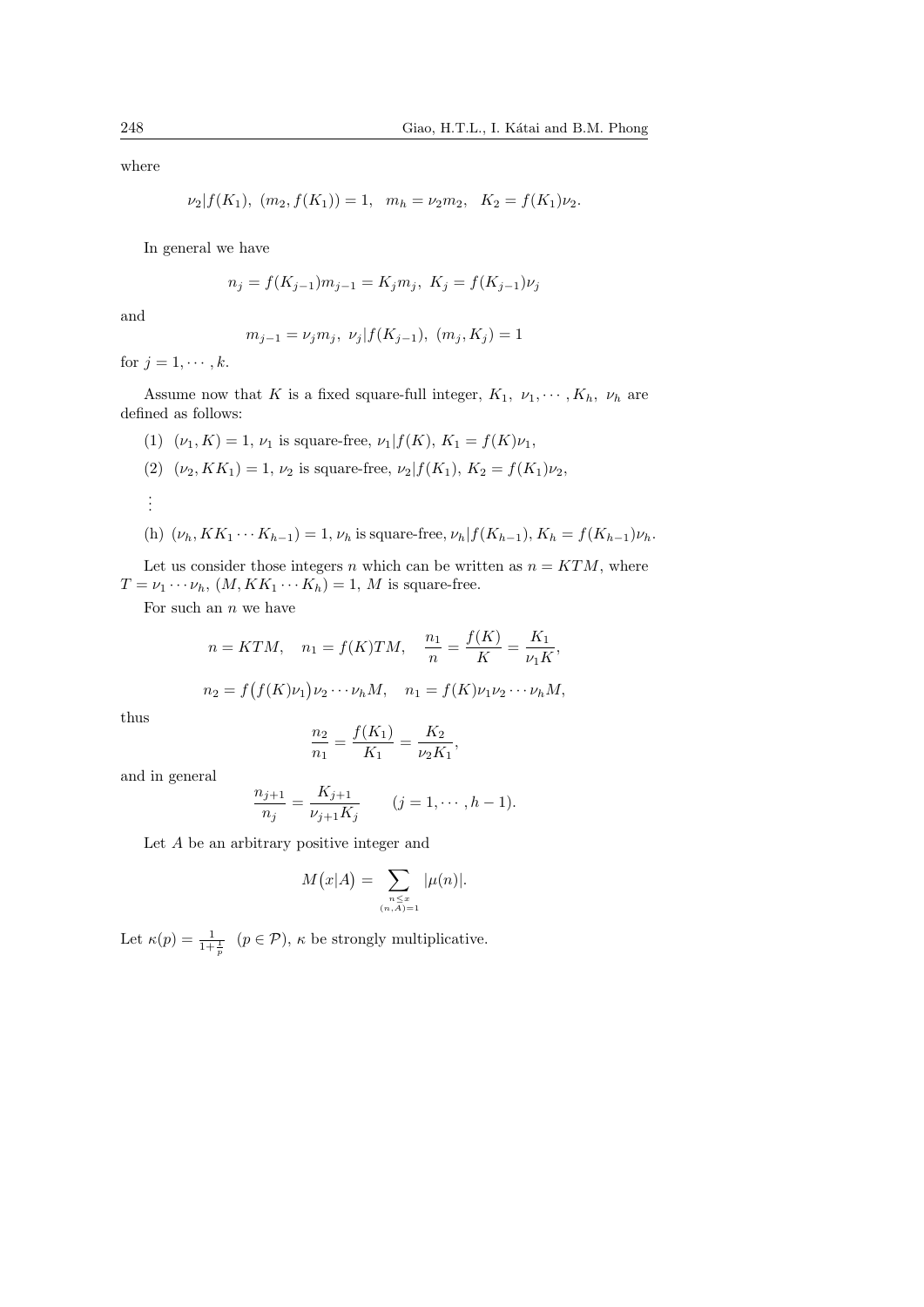It can be proved easily that

$$
M(x|A) = (1 + o_x(1))\frac{6}{\pi^2}\kappa(A)x.
$$

Consequently

$$
\nexists \{ n = KTM \le x, \ M \text{ is square-free}, \ (M, KT) = 1 \} =
$$
  
= 
$$
(1 + o_x(1)) \frac{6}{\pi^2} \frac{\kappa (KT)}{KT} x
$$

for every fixed *K* and *T*.

Hence we obtain easily

**Theorem 1.** *There exists a sequence*

$$
(y_1^{(m)}, \dots, y_h^{(m)}) \in (0, \infty)^h \quad (m = 1, 2 \dots)
$$

*such that*

$$
\frac{1}{x}\natural \Big\{n\leq x \ \Big|\ \frac{f_j(n)}{f_{j-1}(n)}=y_j^{(m)}, \ j=1,\cdots,h\Big\}\to d_j \quad (x\to\infty),
$$

*and*

$$
\sum_{j=1}^{\infty} d_j = 1.
$$

Let

(\*) 
$$
R(x|A) = \sum_{\substack{p \leq x \\ (p+1,A)=1}} |\mu(p+1)|.
$$

By using the prime number theorem for the arithmetical progression, we obtain that

$$
R(x|A) = (1 + ox(1))\frac{6}{\pi^2}\mathcal{D}(A)\mathrm{li}x,
$$

where

$$
\mathcal{D}(A) = \prod_{p|A} \left(1 - \frac{1}{p}\right) \cdot \prod_{p\nmid A} \left(1 - \frac{1}{p(p-1)}\right) = \prod_{p|A} \left(\frac{p^2 - 2p}{p^2 - p - 1}\right) E
$$

and

$$
E := \prod_{p \in \mathcal{P}} \Big( 1 - \frac{1}{p(p-1)} \Big).
$$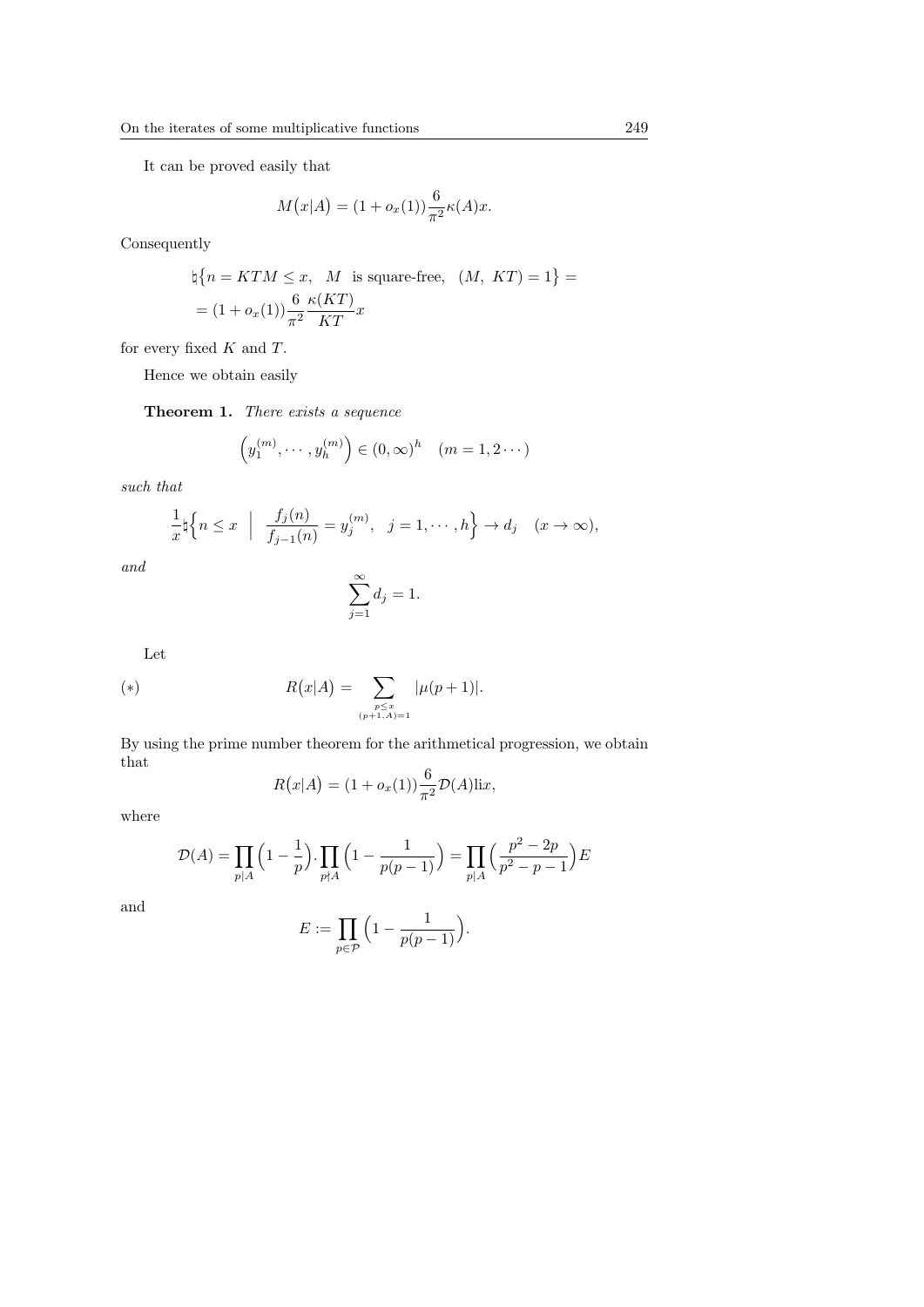Hence we can deduce

**Theorem 2.** *There exists a sequence*

$$
(z_1^{(n)}, \dots, z_h^{(n)}) \in (0, \infty)^h \quad (n = 1, 2 \dots)
$$

*such that*

$$
\lim_{x \to \infty} \frac{1}{\pi(x)} \natural \left\{ p \le x \mid \frac{f_j(p+1)}{f_{j-1}(p+1)} = z_j^{(n)}, \ j = 1, \cdots, h \right\} \to \mathcal{D}_j \quad (x \to \infty)
$$
  
and

*and*

$$
\sum_{j=1}^{\infty} \mathcal{D}_j = 1.
$$

**Remark.** The relation (\*) is even uniform as  $1 \leq A \leq C_1(\log x)^{C_2}$ , where *C*1*, C*<sup>2</sup> are arbitrary constants. This easily follows from the Siegel-Walfisz theorem.

**3.** Let

$$
f(p^{\alpha}) = \begin{cases} p & \text{if } \alpha = 1, \\ p + p^2 & \text{if } \alpha \ge 2. \end{cases}
$$

**Theorem 3.** *Let*  $n \in \mathbb{N}$ *. Then for some*  $k \in \mathbb{N}$  *there are an* 

$$
u \in \{1, 2, 3, 2.3, 2^3.3^2, 2^2.3, 2.3^2, 2^3.3\}
$$

*and a square-free*  $\mathcal{D} \in \mathbb{N}$ *,*  $(\mathcal{D}, 6) = 1$  *such that* 

$$
f_k(n) = u.\mathcal{D}.
$$

*Furthermore, the following possibilities can be occur:*

*a*) *If u ∈ {*1*,* 2*,* 3*,* 2*.*3*,* 2 3 *.*3 <sup>2</sup>*}, then*

$$
f_{k+\ell}(n) = u \mathcal{D} \quad \text{for all} \quad \ell = 0, 1, 2, \cdots.
$$

*b*) If  $u \in \{2^2.3, 2.3^2, 2^3.3\}$ *, then* 

$$
f_{k+\ell}(n) \in \{2^2.3.2, 2.3^2.2, 2^3.3.2\}
$$
 for all  $\ell = 0, 1, 2, \cdots$ .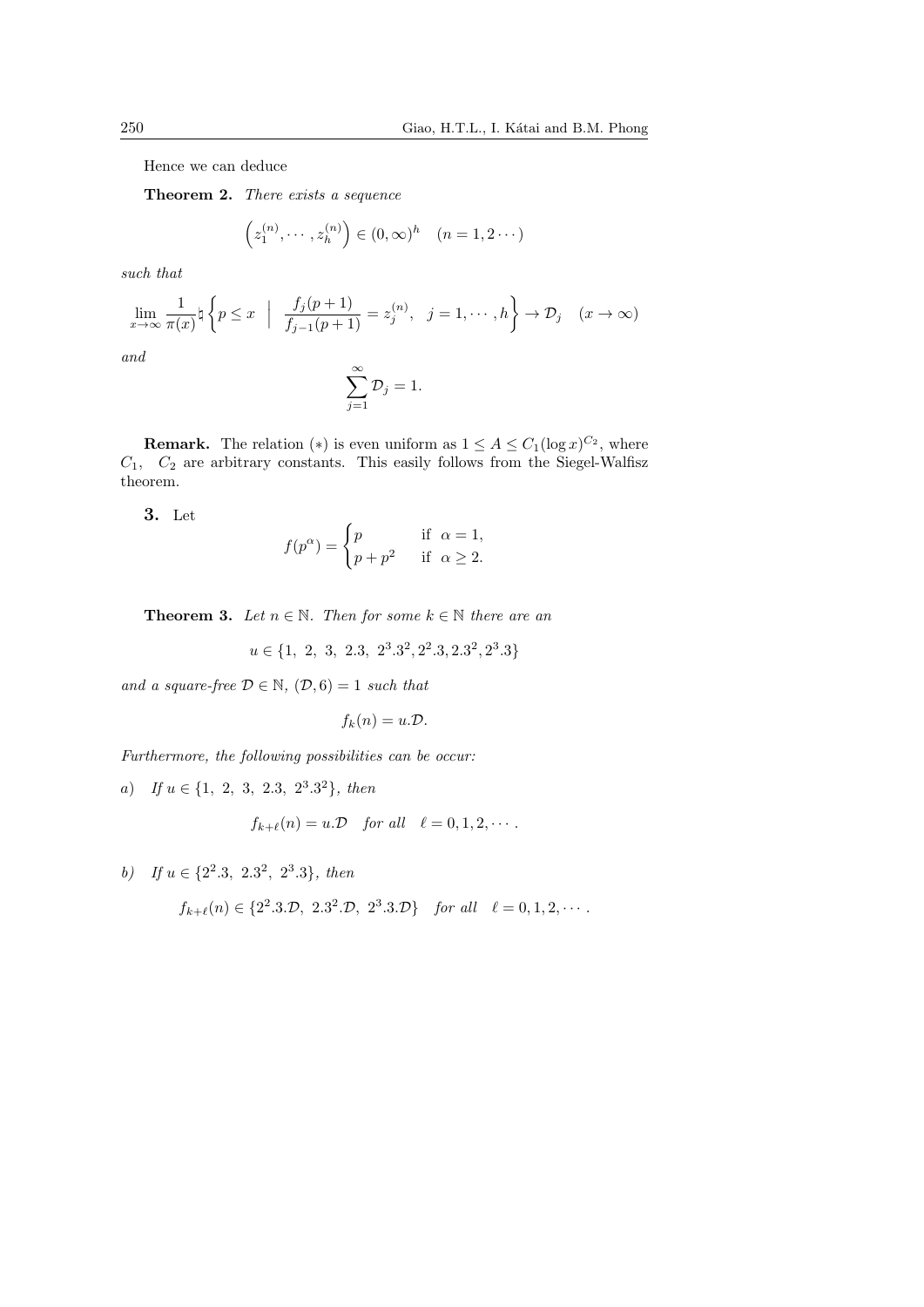**Proof of Theorem 3.** For each  $n \in \mathbb{N}, n > 1$  let

$$
\kappa(n) := \max_{\substack{p^{\alpha} \parallel n \\ \alpha \ge 2}} \{ p \in \mathcal{P} \}.
$$

Let us observe that if  $\kappa(n) \geq 5$ , then  $\kappa(f(n)) < \kappa(n)$ . This is obvious. Let

$$
n=p_1^{\alpha_1}\cdots p_j^{\alpha_j}p_{j+1}\cdots p_r,
$$

where  $p_1 < \cdots < p_j$ ,  $\alpha_1 \geq 2, \cdots, \alpha_j \geq 2$  and  $(p_1 \cdots p_j, p_{j+1} \cdots p_r) = 1$ . Since  $\kappa(n) = p_j \geq 5, \ \alpha_j \geq 2$ , therefore  $f(p_j^{\overline{\alpha_j}}) = p_j(1 + p_j), \ 1 + p_j$  is even, thus the largest prime factor of  $1+p_j$  is less than  $p_j$ . Consequently  $\kappa(f(n)) < p_j = \kappa(n)$ .

Hence it follows that for every *n* in the sequence  $f_0(n), f_1(n), \cdots$ , there is a *k* for which  $p^2 | f_k(n)$  implies that  $p = 2$  or  $p = 3$ . Then  $f_k(n) = 2^{\alpha}3^{\beta}\mathcal{D}$ ,  $(\mathcal{D}, 6) = 1, \mathcal{D}$  is square-free. It is clear that

$$
f(2^{\alpha}3^{\beta}) \in \{1, f(2), f(3), f(2^2), f(3^2), f(2.3), f(2^2.3), f(2.3^2), f(2^2.3^2)\} =
$$
  
= {1, 2, 3, 2.3, 2<sup>2</sup>.3, 2.3<sup>2</sup>, 2<sup>3</sup>.3, 2<sup>3</sup>.3, 2<sup>3</sup>.3<sup>2</sup>} := *U*.

Let

$$
\mathcal{U}_1 = \{1, 2, 3, 2.3, 2^3.3^2\}
$$
 and  $\mathcal{U}_2 = \{2^2.3, 2.3^2, 2^3.3\}.$ 

Let us consider the graph

$$
2^{\alpha}.3^{\beta} \to 2^{\alpha_1}.3^{\beta_1}
$$
 if  $f(2^{\alpha}.3^{\beta}) = 2^{\alpha_1}.3^{\beta_1}$ .

It is clear that

$$
a \to a
$$
 for all  $a \in \mathcal{U}_1$ .

Furthermore

$$
2^2.3 \to 2.3^2 \to 2^3.3 \to 2.3^2.
$$

Theorem 3 is proved.

## **References**

[1] **Kátai, I. and M.V. Subbarao,** On the iterates of the sum of exponential divisors, *Math. Pannon.,* **10** (2) (1999), 153–158.